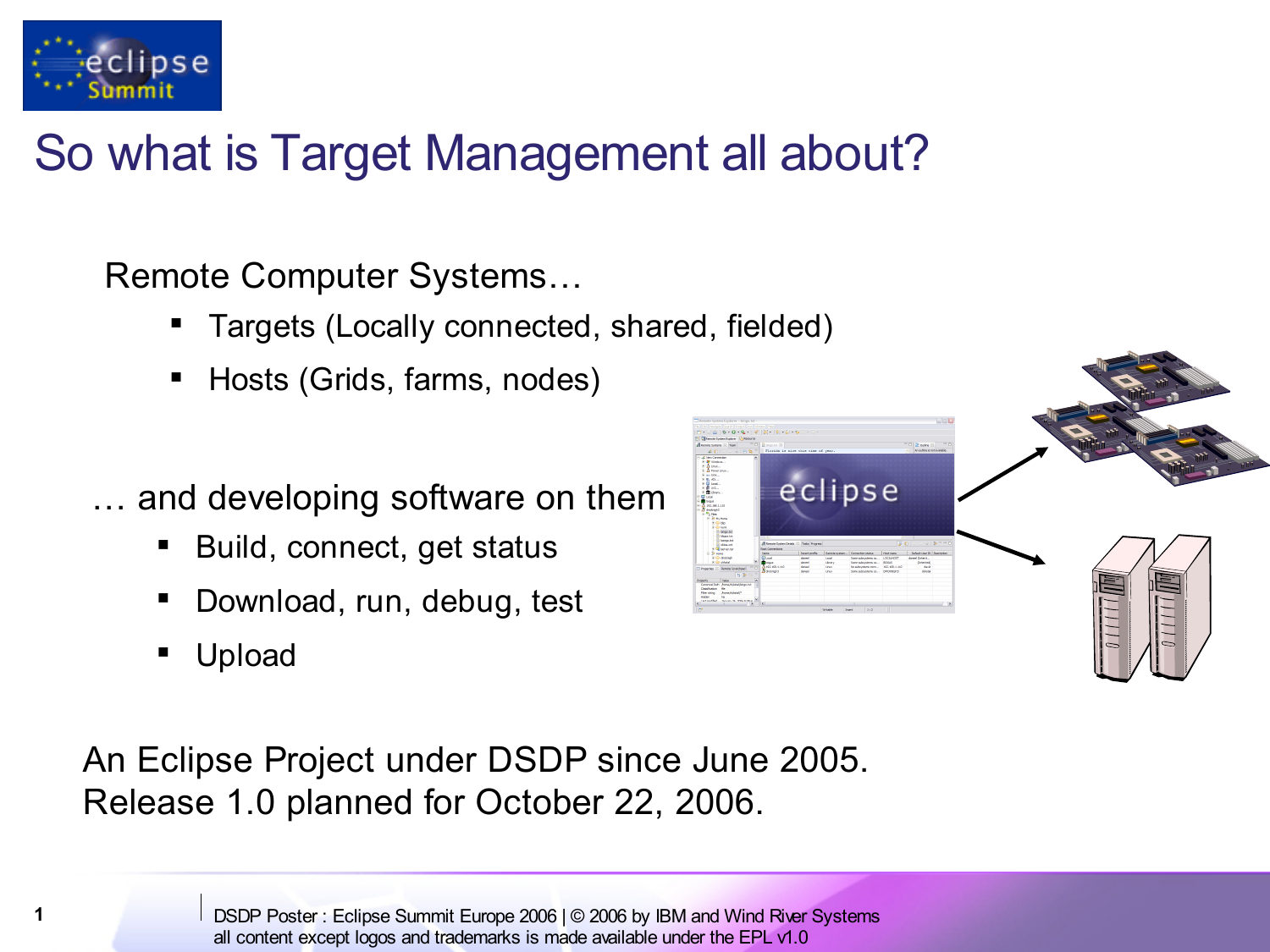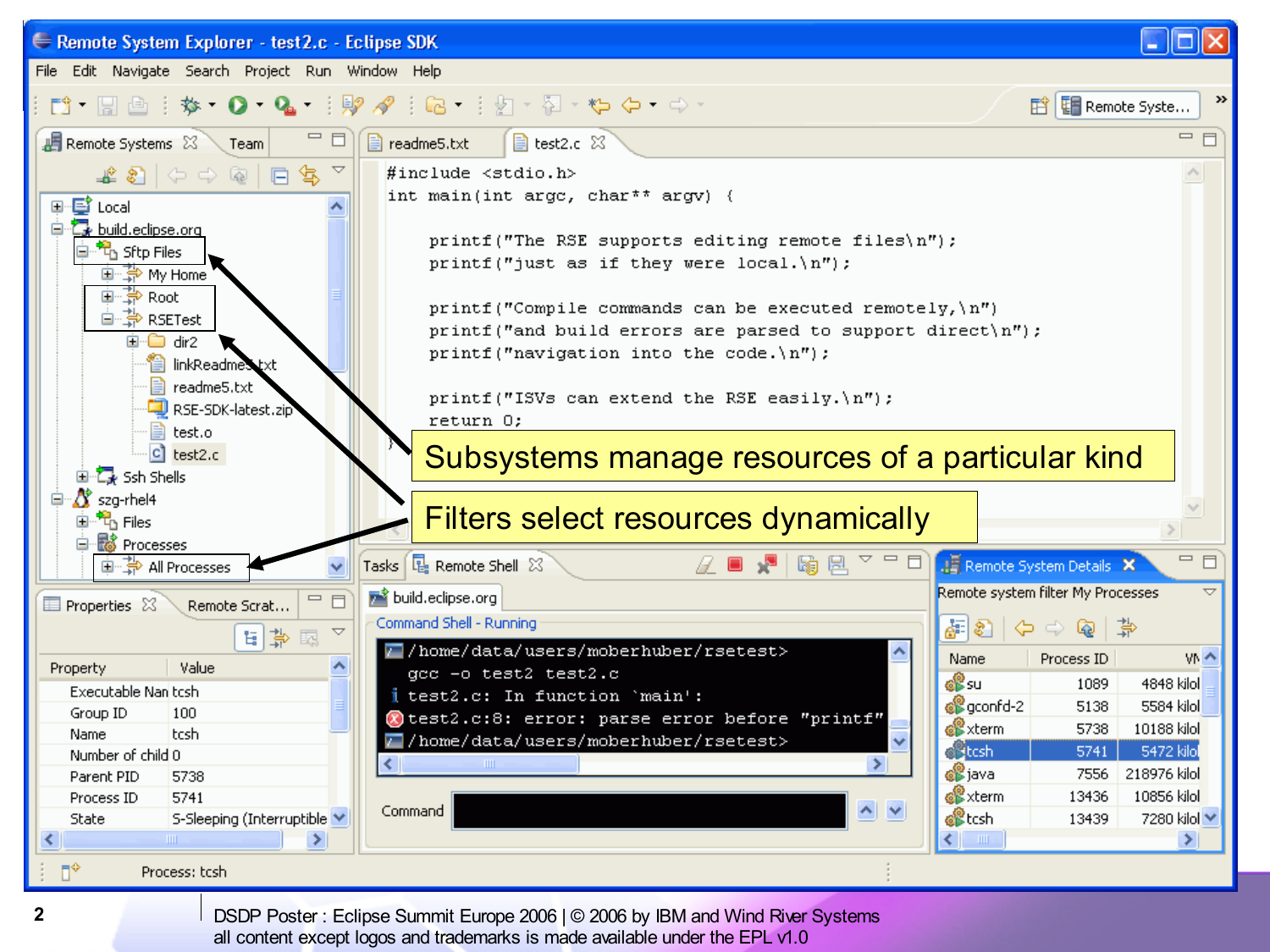

## Remote System Explorer (RSE) today



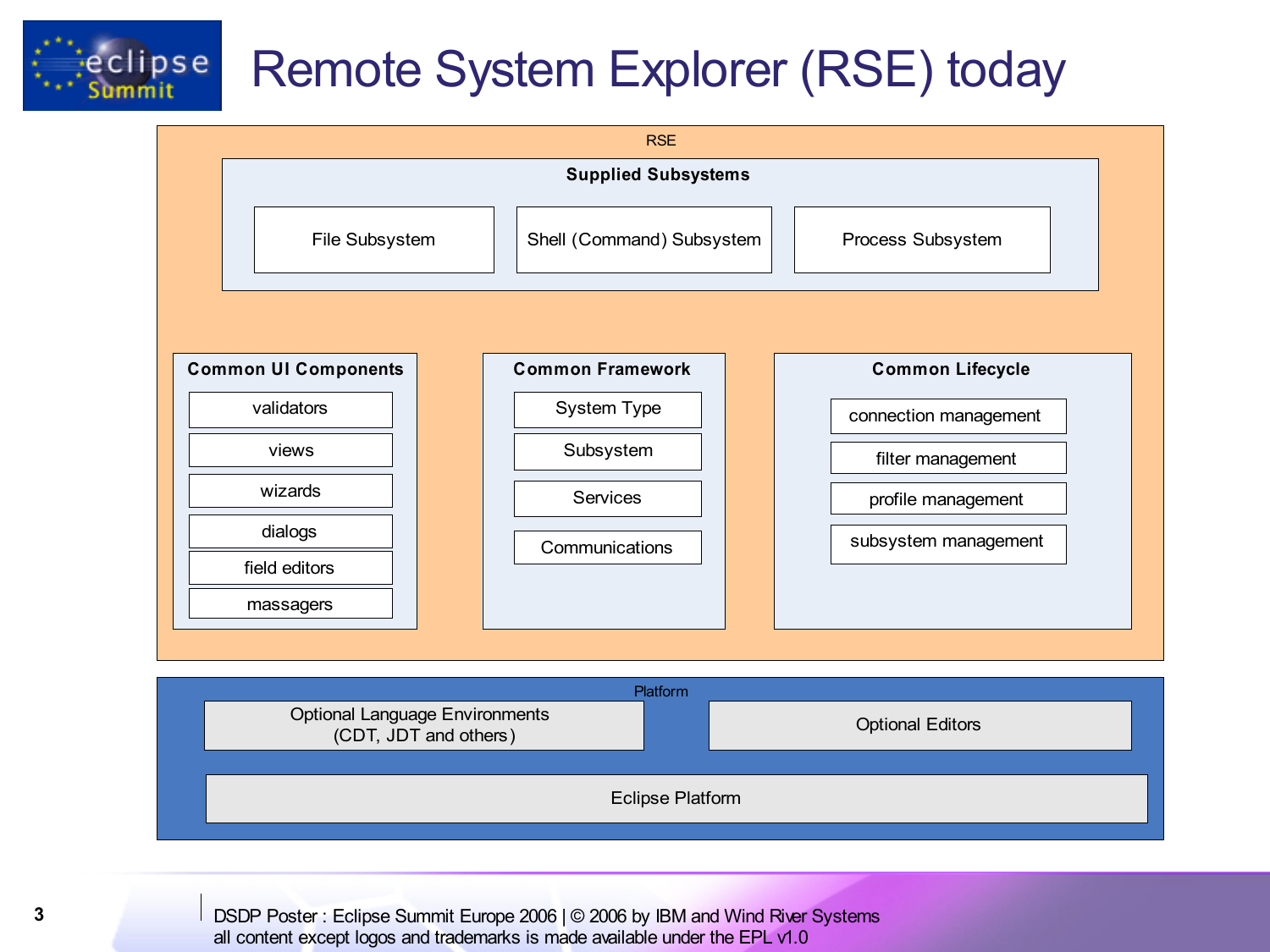

## Target Management Architecture

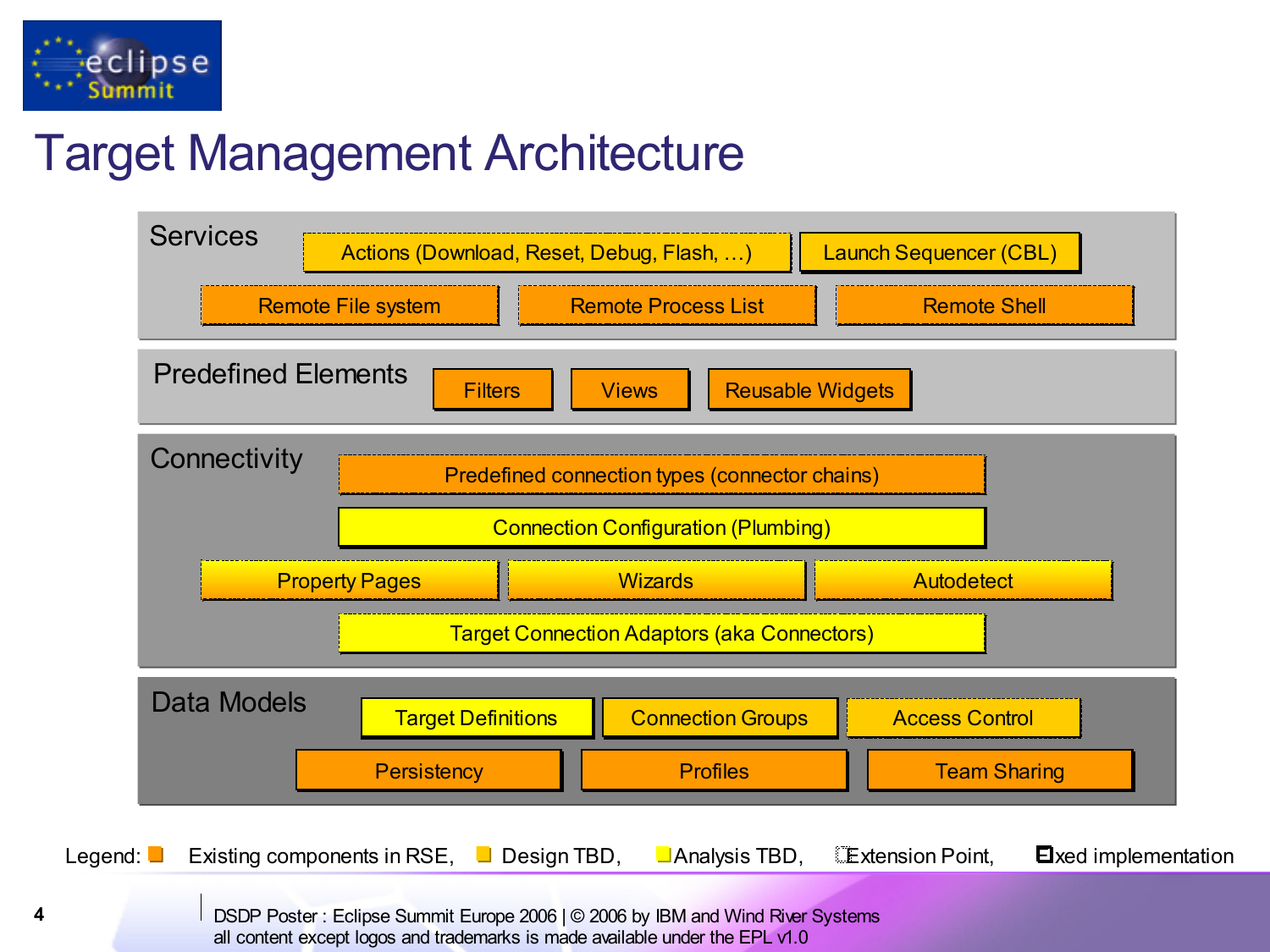

## CDT Remote Launch: Plug-in dependencies



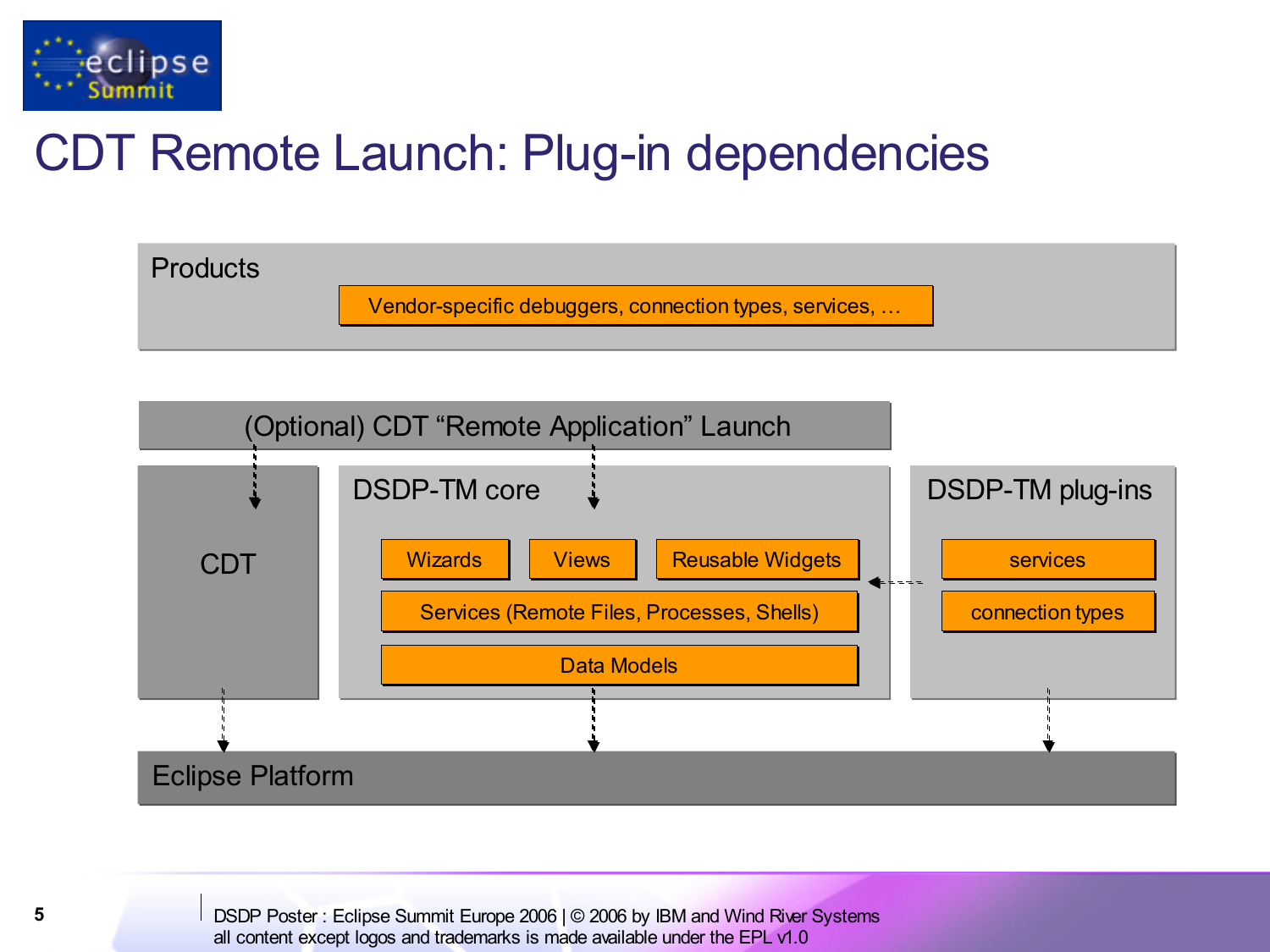

## Summary: Plans and Timings

### **First Release (October 22, 2006 - on Eclipse 3.2)**

- RSE Release 1.0
	- Includes dstore, ssh, FTP connection types
	- UI tested on Windows, Linux, Solaris, Mac; targets also AIX, any FTP or SSH server
- CDT Remote Launch Integration Release 1.0
- Zeroconf Discovery, EFS Integration Preview Release

#### **Milestones 2006-2007 (Proposed – plan not yet finished)**

- More Standards based target connections (Telnet, ECF)
- **Terminal Emulation Framework and View**
- User-Defined Actions, Import/Export
- Component-Based Launching (CBL)
- Multi-core / Multi-target support through connection groups
- Connection Model for HW Debugging (complex connector setup)

### **Future**

- Flexible Target Connector framework, Connector plumbing algorithm
- Adapters for Target access control (shared board labs)
- SSH tunneling connector